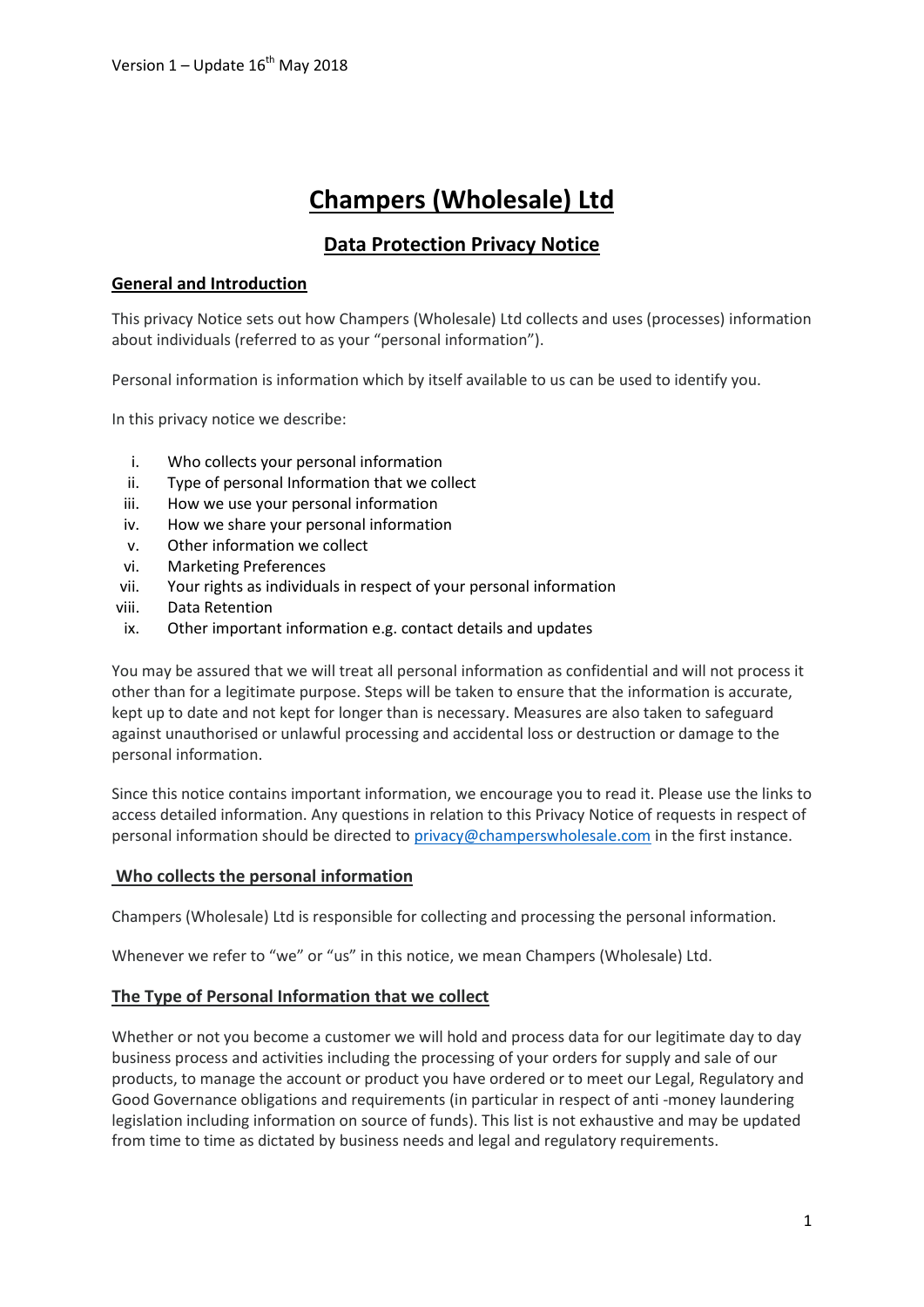If you do not provide the information that we request, we may not be able to provide you with the requested products or services.

Processing is as defined in the Regulations, but could include obtaining, recording or holding information or data.

Personal data is information which can identify you as a living individual.

We will collect personal information when you:

- Access our products and services
- Create an account
- Participate in a promotion, contest or event
- Make a purchase on one of our online stores or return something to us
- Submit a review or participate in a survey
- Communicate with us via social media
- Contact us for assistance
- Submit an application for employment
- Interact with us on social media

Some of this information we collect directly from you either in person or via a website, Account Application and the Due Diligence Process or social media. Sources may also include third parties connected to you as the data subject (for example another service provider who provides services to you).

The Personal Information we may collect from you might include the following:

- Name, date of birth or country of residence
- Contact information such as email address, telephone number, address
- Financial information
- Account details such as user name, password and unique user ID
- Payment information such as debit or credit card details or bank account details
- Photographic proof of age
- Your reviews about our products and services, information about your preferences and consumption habits
- Marketing communication and cookie preferences
- Education and Employment history, salary expectations
- Details of your contact with us including recordings of any telephone calls
- Photographs and videos submitted by you or taken at one of our events
- Profile pictures and social media profile information
- Information about another individual. If you disclose any personal information relating to other people to us or to our service providers in connection with our products and services, you represent that you have the authority to do so and to permit us to use the information in according with this Privacy Policy.

We also collect personal information about you from other sources. Such information from other sources may be: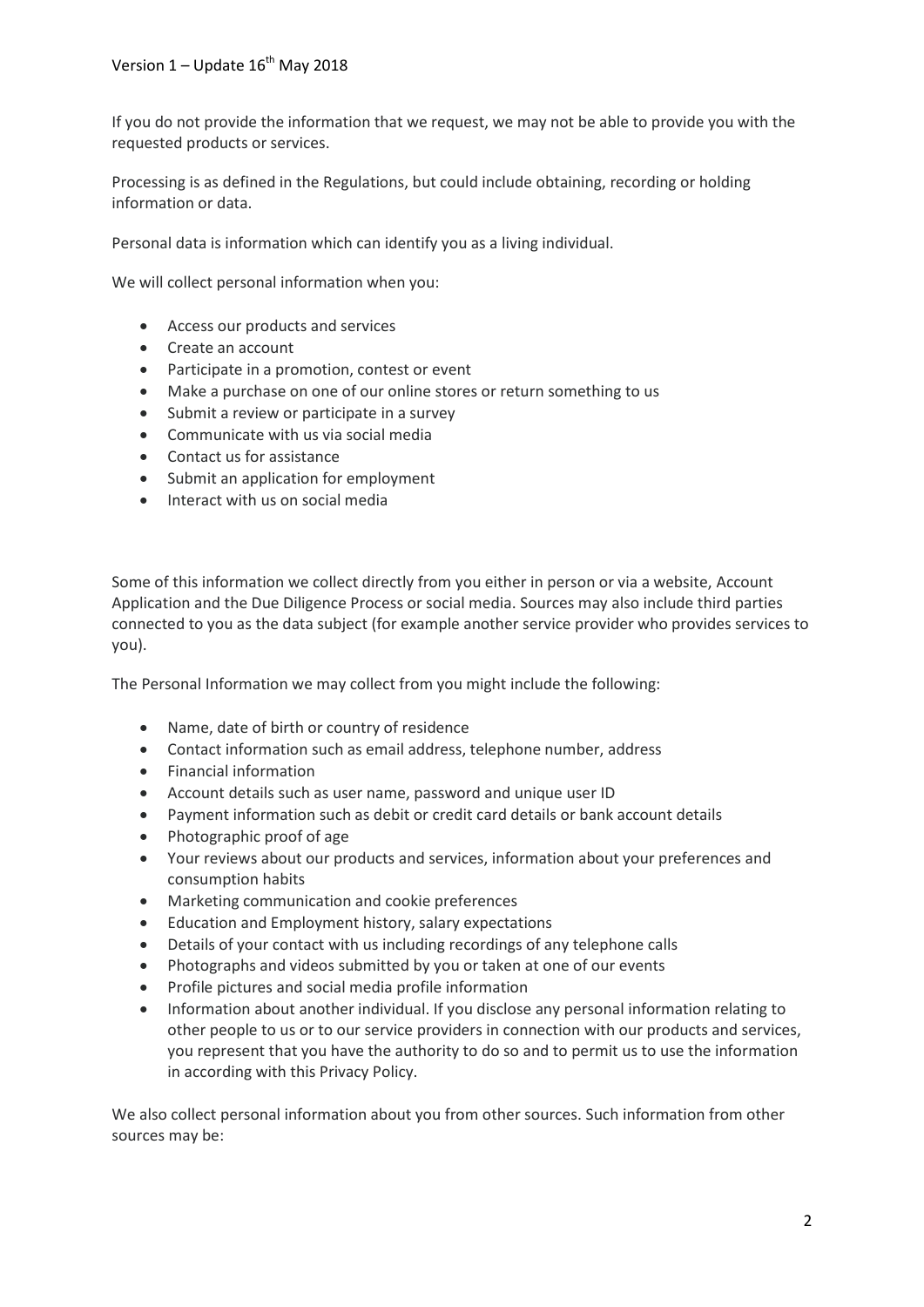- Information from credit references, court records of debt judgements and bankruptcies or that received as part of routine card verification (fraud prevention) checks.
- Social network information. When you use a social network login to access our services, you will share certain personal information from your social media account with us, for example, your name, email address, photo, list of social media contacts, and any other information that may be or you make accessible to us when you connect your social media account to your services account. The specific information transferred depends on your security settings and the privacy policy of your social media network.
- Joint marketing partners, when they share information with us.
- Publicly available data bases.

When we receive personal information about you from different sources, we may combine or link that information. Linking different sources of information enables us to provide a better customer support service when you contact us.

Some of the personal data may be kept in paper files, while other personal data will be included in computerised files and electronic databases.

We ask that you do not send us, and do not disclose, any sensitive personal information (*e.g* information related to racial or ethnic origin, political opinions, religion or other beliefs, biometrics).

## **[How we use the personal information](https://legal.brown-forman.com/privacy-policy/english/#information_we_receive_from_you)**

We use data (including personal information of individuals) for legitimate business purposes for the following purposes (the below also confirming the lawful basis we are relying in each case):

| <b>Purpose</b>                                                              | <b>Lawful Basis for Processing</b>                                                                                                                                                                                                                                              |
|-----------------------------------------------------------------------------|---------------------------------------------------------------------------------------------------------------------------------------------------------------------------------------------------------------------------------------------------------------------------------|
| Processing your personal order and to<br>enter into a customer relationship | We use personal information to perform and fulfil the contract we<br>have entered into with the individual and process orders, to take<br>payment for items purchased from us, to dispatch items purchased<br>or to process a return or request for a refund.                   |
|                                                                             | We may also use personal data to protect against or identify<br>possible fraudulent transactions. We will engage in these activities<br>to manage our contractual relationship with the individual and/or to<br>comply with a legal obligation                                  |
|                                                                             | In instances where an individual has been provided with this Privacy<br>Notice and provided personal data thereafter, the processing may<br>be carried out on the basis of the consent. Consent may be<br>withdrawn at any time by writing to<br>privacy@champerswholesale.com. |
| <b>Customer Service</b>                                                     | If you as an individual contact us, or we contact you, we will use<br>your personal information such as your purchase information and<br>contact history for the purpose of providing you with assistance,<br>handling enquiries and complaints.                                |
|                                                                             | We will engage in these activities to manage our contractual<br>relationship with you as an individual, for our legitimate business                                                                                                                                             |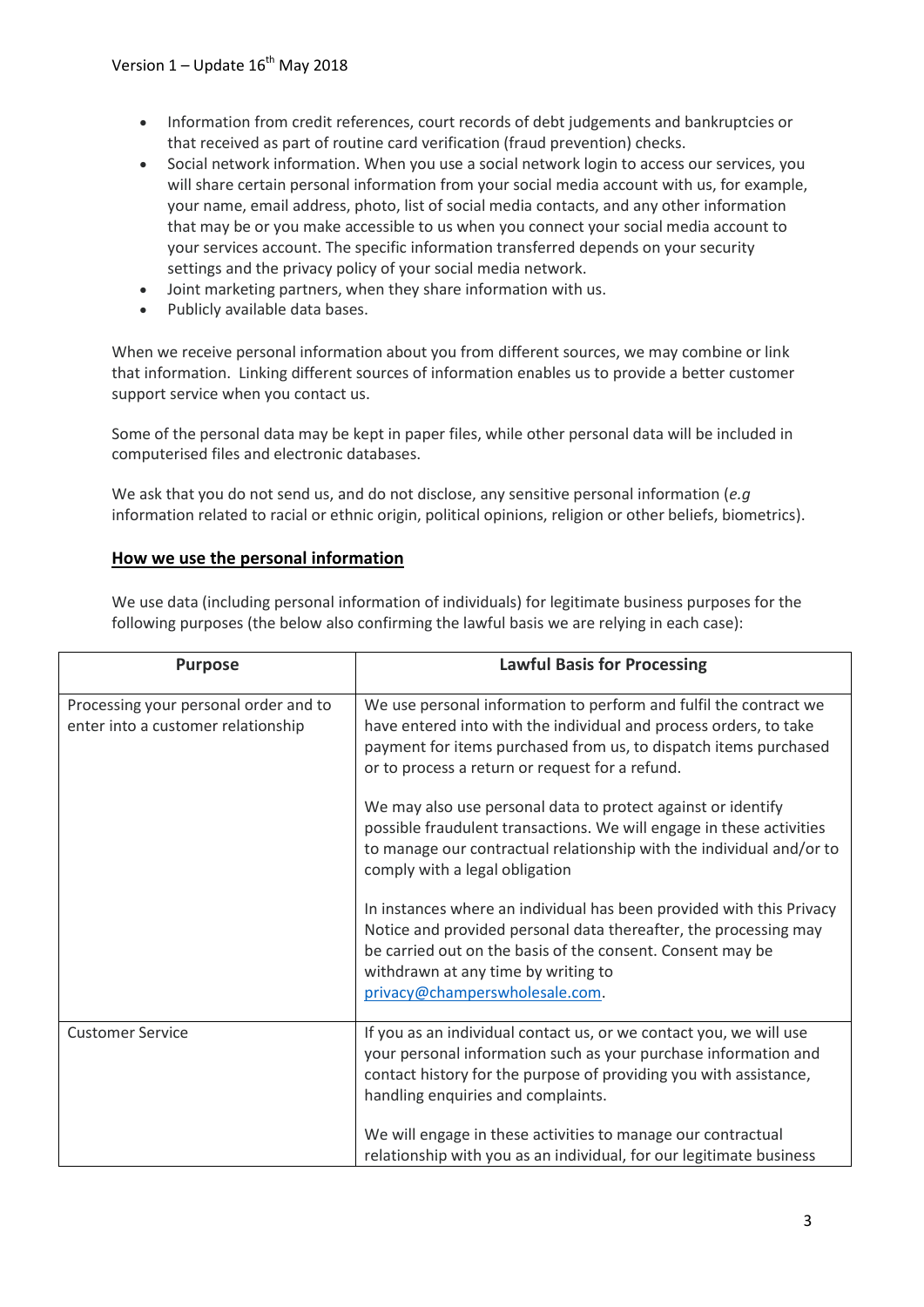|                                                                                                                                                                            | reasons and/or to comply with a legal obligation.                                                                                                                                                                                                                                                                                                                                                                                                                                                                                                                                                                                                                                                                                                                                                                                                                                                                                                                                                                                                                                                                                                                                                                                                                                                                                                                                                                                                                                                                                                                                      |
|----------------------------------------------------------------------------------------------------------------------------------------------------------------------------|----------------------------------------------------------------------------------------------------------------------------------------------------------------------------------------------------------------------------------------------------------------------------------------------------------------------------------------------------------------------------------------------------------------------------------------------------------------------------------------------------------------------------------------------------------------------------------------------------------------------------------------------------------------------------------------------------------------------------------------------------------------------------------------------------------------------------------------------------------------------------------------------------------------------------------------------------------------------------------------------------------------------------------------------------------------------------------------------------------------------------------------------------------------------------------------------------------------------------------------------------------------------------------------------------------------------------------------------------------------------------------------------------------------------------------------------------------------------------------------------------------------------------------------------------------------------------------------|
| To provide you with Marketing<br>Information and /or Information about<br>our Products, Events or Services which<br>may be of interest to you and manage<br>such mailings. | For the purposes of the legitimate interests of Champers<br>(Wholesale) Ltd to process personal data to communicate with<br>individuals on topics and events which may be of interest to them.<br>Where you as an individual have asked to receive marketing<br>communications from us, we may send you information about our<br>products, newsletters, promotions, offers or other information that<br>we think might be of interest to you.<br>We use personal information to send you marketing<br>communications.<br>If you decide to opt-out from marketing messages, you may opt-out<br>by writing to privacy@champerswholesale.com<br>We will seek to comply with your request(s) as soon as reasonably<br>practicable.                                                                                                                                                                                                                                                                                                                                                                                                                                                                                                                                                                                                                                                                                                                                                                                                                                                         |
| Our business purposes including legal,<br>regulatory and governance obligations                                                                                            | For the purposes of the legitimate interests of Champers<br>(Wholesale) Ltd as a supplier of the products and related services to<br>process the personal data to the extent necessary as follows:<br>We use the personal information we hold about you to accomplish<br>and manage our business purposes and contractual relationships<br>and or to comply with a legal obligation, including:<br>To conduct data analysis, for example, to improve the<br>efficiency of our services;<br>To conduct audits, to verify that our internal processes<br>function as intended and are compliant with legal,<br>regulatory or contractual requirements;<br>To monitor for fraud and security purposes, for example, to<br>detect and prevent cyberattacks or attempts to commit<br>identity theft;<br>To meet our legal, regulatory and governance obligations<br>including as may be necessary for compliance;<br>To consider ways for enhancing, improving, or modifying our<br>current products and customer services;<br>To identify usage trends, for example, understanding which<br>parts of our services are of most interest to users;<br>To determine the effectiveness of our promotional<br>campaigns, so that we can adapt our campaigns to the<br>needs and interests of our users; and<br>For operating and expanding our business activities, for<br>example, understanding which parts of our services are of<br>most interest to our users so we can focus our energies on<br>meeting our users' interests.<br>For the purposes of our internal know - how and training |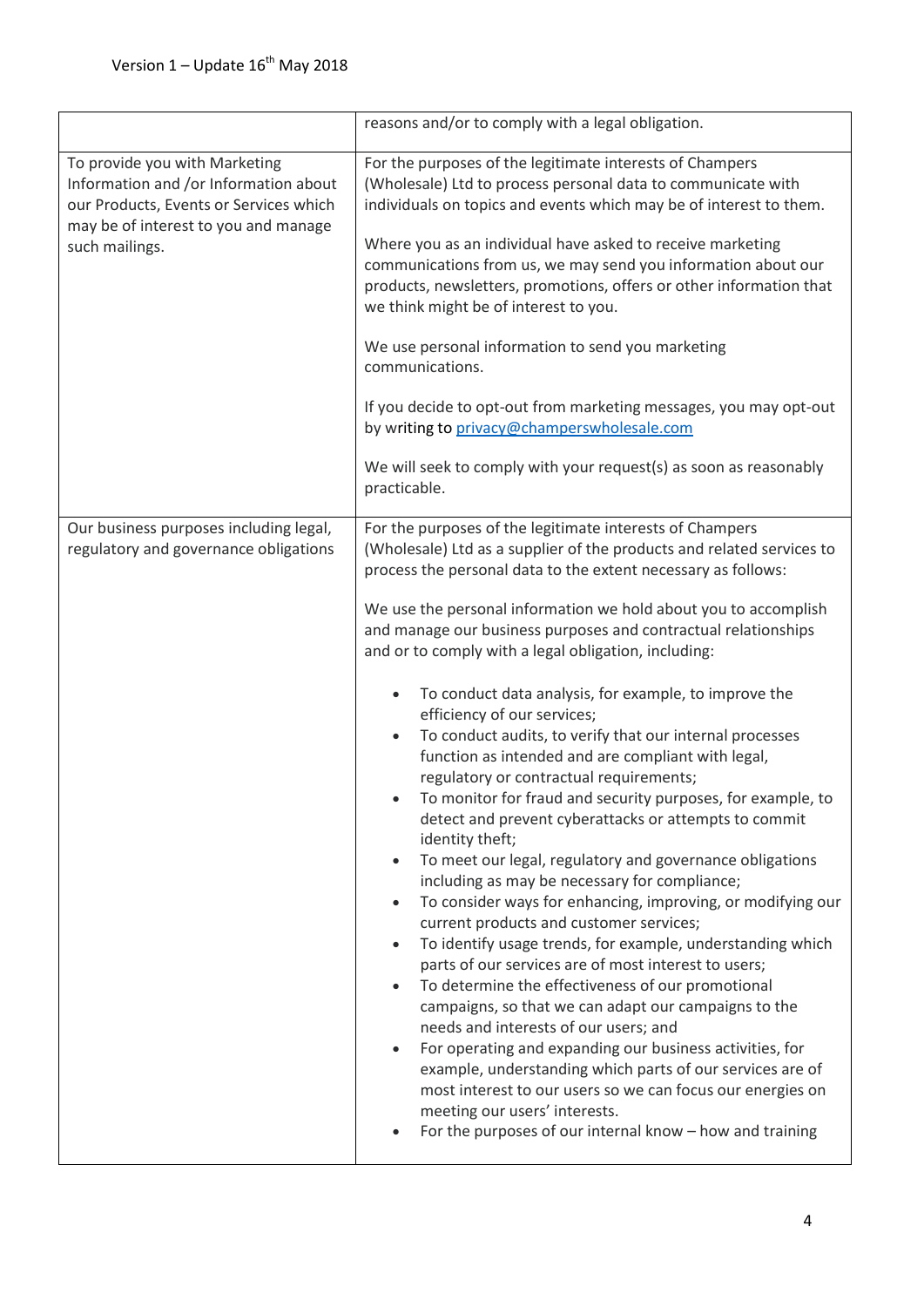| To ensure the security of Champers  | For the purposes of the legitimate interests of Champers           |
|-------------------------------------|--------------------------------------------------------------------|
| Wholesale LTD's systems, staff and  | (Wholesale) Ltd to protecting its systems, staff and premises from |
| premises (including the use of CCTV | being misused or the victim of any criminal activity               |
| equipment)                          |                                                                    |
|                                     |                                                                    |

## **[How we share your personal information](https://legal.brown-forman.com/privacy-policy/english/#how_do_we_use_personal_data)**

Subject to applicable data protection law, we may share your personal information with your consent or as necessary to complete any transaction or provide any service you have requested. Sometimes the provision of data to one entity within our group may result in that data being accessible by all other members of our group. Reasonable endeavours are made to ensure that the data is only accessible by those with a need for access to fulfil the purposes set out above. We do not share your personal information with any third-party companies for the purpose of marketing including our affiliates unless you have explicitly provided us with consent. We do not share your personal information with any third party outside of the European Union. The following are categories of recipients with whom we may share your personal data and for the reasons mentioned.

| Purpose                                                         | <b>Basis for Sharing Information</b>                                                                                                                                                                                                                                                                                                                                                                                                                                                                                                                                                                                                                                                                                                                                                                                                                                                                                      |
|-----------------------------------------------------------------|---------------------------------------------------------------------------------------------------------------------------------------------------------------------------------------------------------------------------------------------------------------------------------------------------------------------------------------------------------------------------------------------------------------------------------------------------------------------------------------------------------------------------------------------------------------------------------------------------------------------------------------------------------------------------------------------------------------------------------------------------------------------------------------------------------------------------------------------------------------------------------------------------------------------------|
| Business Transactions, Legal, Regulatory and Law<br>Enforcement | We have a legitimate interest in disclosing or<br>transferring your personal information to a<br>third party in the event of any reorganization,<br>merger, sale, joint venture, assignment,<br>transfer or other disposition of all or any<br>portion of our business, assets or stock<br>(including in connection with any bankruptcy<br>or similar proceedings). Such third parties may<br>include, for example, an acquiring entity and<br>its advisors.<br>We may also disclose personal information to<br>comply with legal and contractual obligations<br>and our corporate policies and procedures and<br>where we believe such action is necessary to $-$<br>this may include:<br>$\checkmark$ Fraud prevention agencies, credit<br>reference agencies, debt collection<br>agencies when we open your account,<br>other organisations who use shared<br>data bases for income verification and<br>credit checks, |
|                                                                 | Government bodies and agencies in<br>the UK e.g. HM Revenue & Customs<br>(HMRC),                                                                                                                                                                                                                                                                                                                                                                                                                                                                                                                                                                                                                                                                                                                                                                                                                                          |
|                                                                 | Any Registrar of a Public Register<br>where the data is to be included in a                                                                                                                                                                                                                                                                                                                                                                                                                                                                                                                                                                                                                                                                                                                                                                                                                                               |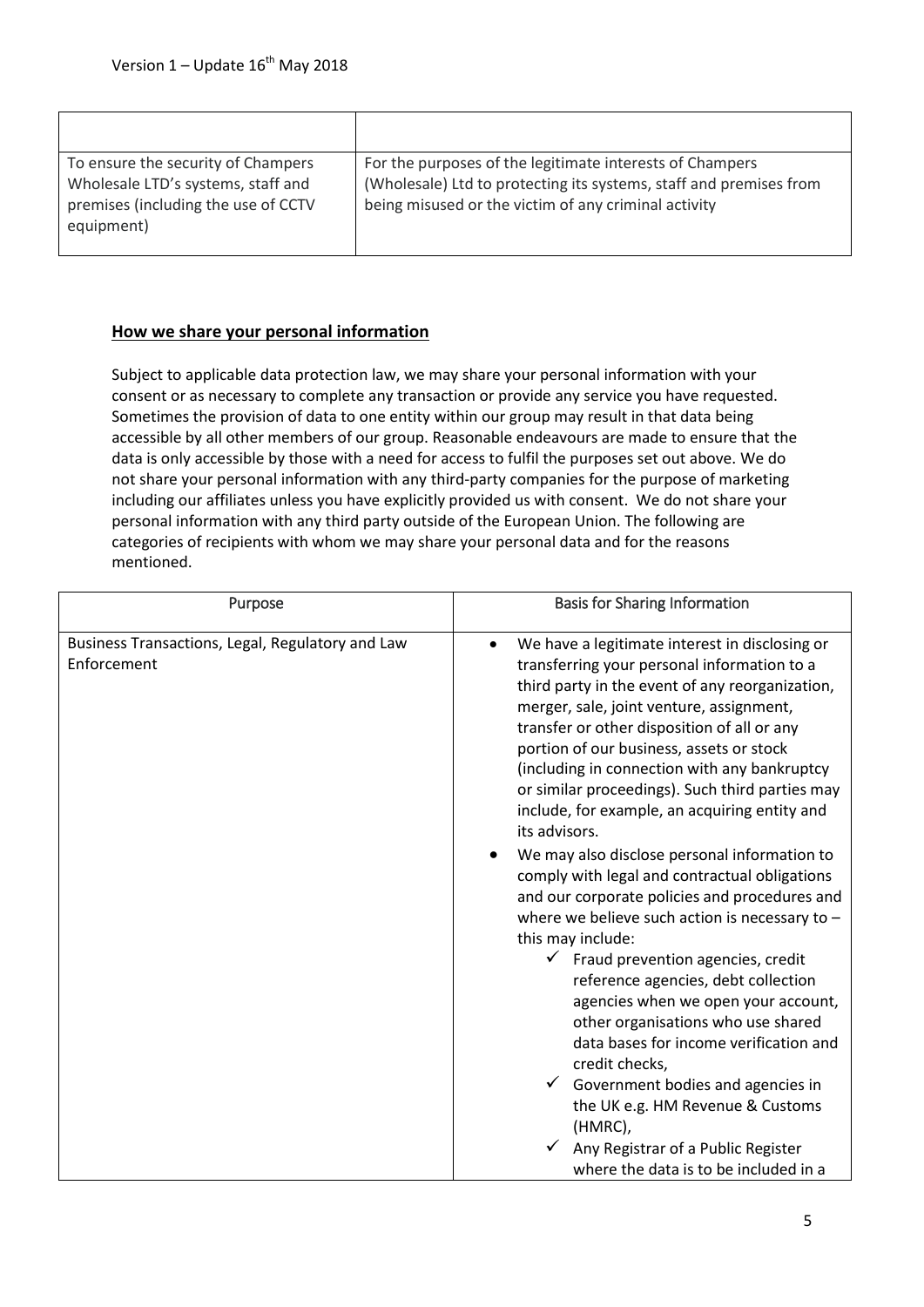|                                      | Public Registry,<br>Courts and Tribunals to comply with<br>✓<br>legal requirements and for the<br>administration of justice,<br>$\checkmark$ To protect the security, integrity,<br>rights and privacy of our business<br>operations,<br>$\checkmark$ To other parties connected with your<br>account e.g. guarantors and other<br>people named on the application<br>$\checkmark$ Anyone else where we have your<br>consent or where it is required by law                                                                                                                                                                                                                                                                                                                                                                                                                                                                                                                                                                                                                                                                                                                                                                                                                                                                                                                                                                               |
|--------------------------------------|-------------------------------------------------------------------------------------------------------------------------------------------------------------------------------------------------------------------------------------------------------------------------------------------------------------------------------------------------------------------------------------------------------------------------------------------------------------------------------------------------------------------------------------------------------------------------------------------------------------------------------------------------------------------------------------------------------------------------------------------------------------------------------------------------------------------------------------------------------------------------------------------------------------------------------------------------------------------------------------------------------------------------------------------------------------------------------------------------------------------------------------------------------------------------------------------------------------------------------------------------------------------------------------------------------------------------------------------------------------------------------------------------------------------------------------------|
| <b>Third Party Service Providers</b> | We use third party service providers to<br>process personal information on our behalf.<br>This may include:<br>$\checkmark$ Sub-contractors and other persons<br>who help us provide our products and<br>services,<br>Companies and other persons<br>$\checkmark$<br>providing services to us including<br>those who provide customer support,<br>web hosting (including cloud based)<br>and data base server providers, social<br>media platforms, customer data<br>management and list enhancement<br>companies, marketing agencies that<br>host our events and promotions or<br>other marketing initiatives, companies<br>that fulfil product orders, warehouse<br>management or coordinate mailings,<br>delivery and courier companies,<br>market research organisations,<br>$\checkmark$ Payment processors, data analysis<br>firms,<br>Legal, and other professional advisors<br>including our accountants and<br>auditors,<br>And where we enter into an engagement with<br>a third party pursuant to which the data may<br>be processed or shared by - with that third<br>party, we will seek to enter into an agreement<br>with that third party setting out the respective<br>obligations of each party and we will<br>endeavour to be reasonably satisfied that the<br>third party has measures in place to protect<br>the data against unauthorised or accidental<br>use, access, disclosure, damage, loss or<br>destruction. |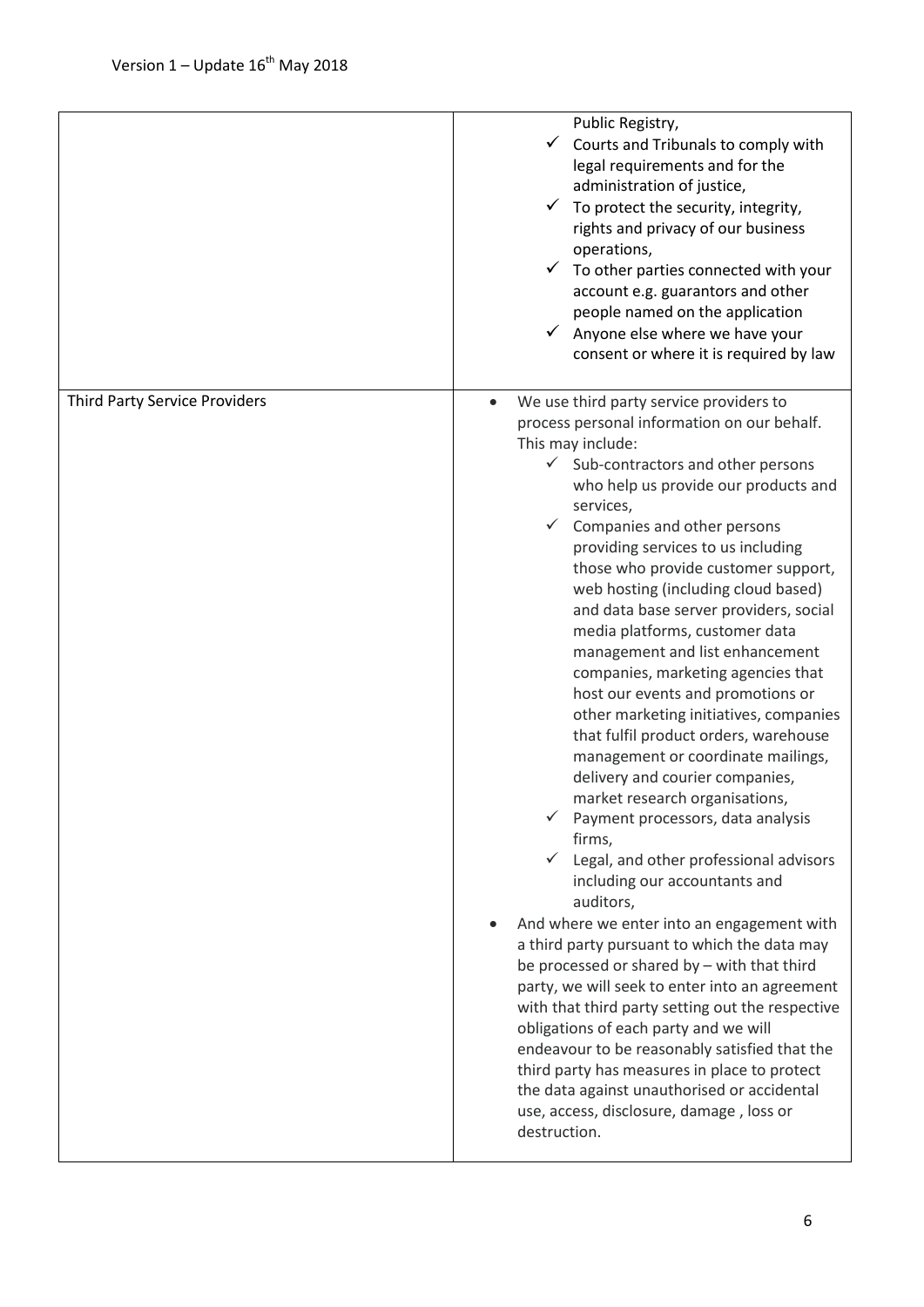## **[Other information we collect](https://legal.brown-forman.com/privacy-policy/english/#other_information_we_collect)**

We and our service providers also may collect other information that does not reveal your specific identity or does not directly relate to an identifiable individual (referred to as "other information"). This may include:

- Server log files and environmental variables
- App usage data
- Information collected through cookies, pixel tags and other technologies
- Demographic information and other information provided by you that does not reveal your specific identity
- Information that has been aggregated in a manner such that it no longer reveals your specific identity

If we are required to treat other information as personal information under applicable law, then we may use and disclose it for the purposes for which we use and disclose personal information detailed in this Policy.

Other information may be collected in a variety of ways, including:

- Through your browser or device
- Through your use of one of our mobile apps;
- Using cookies; Please read our Cookie Policy [\[link\]](https://legal.brown-forman.com/cookie-policy/english)
- Using pixel tags and other similar technologies: Our websites may also provide us with information including details of the content you access and interact with. We use cookies and other technologies to collect information about your device browser and operating system, IP address, links you click and pages you open, which we then use to tailor marketing messages. We will provide personalized services either with your consent or because we have a legitimate interest.

## **Marketing Preferences**

Unless you have told us not to, we will send you marketing information relating to products and promotions that we think will be of interest and relevant to you. If you change your mind and no longer wish to receive these communication, you can tell us at any time by contacting us at privacy@champerswholesale.com. If you have previously told us that you don't want information on our products and promotions, we will continue to respect your wishes.

## **Your rights as individuals in [respect of your personal information](https://legal.brown-forman.com/privacy-policy/english/#your_rights_in_respect_of_your_information)**

Data subjects in the European Union (or any jurisdiction with equivalent legislation to the European Union General Data Protection Regulation) have certain rights in respect of their personal data. We will respond to your requests consistent with applicable law. These rights are as follows:

- The **right to be informed** about our processing of your personal data
- The right to have your personal data **corrected if it is inaccurate** and to have **incomplete personal data completed**
- The right **to object** to processing your personal data
- The right **to restrict processing** of your personal data